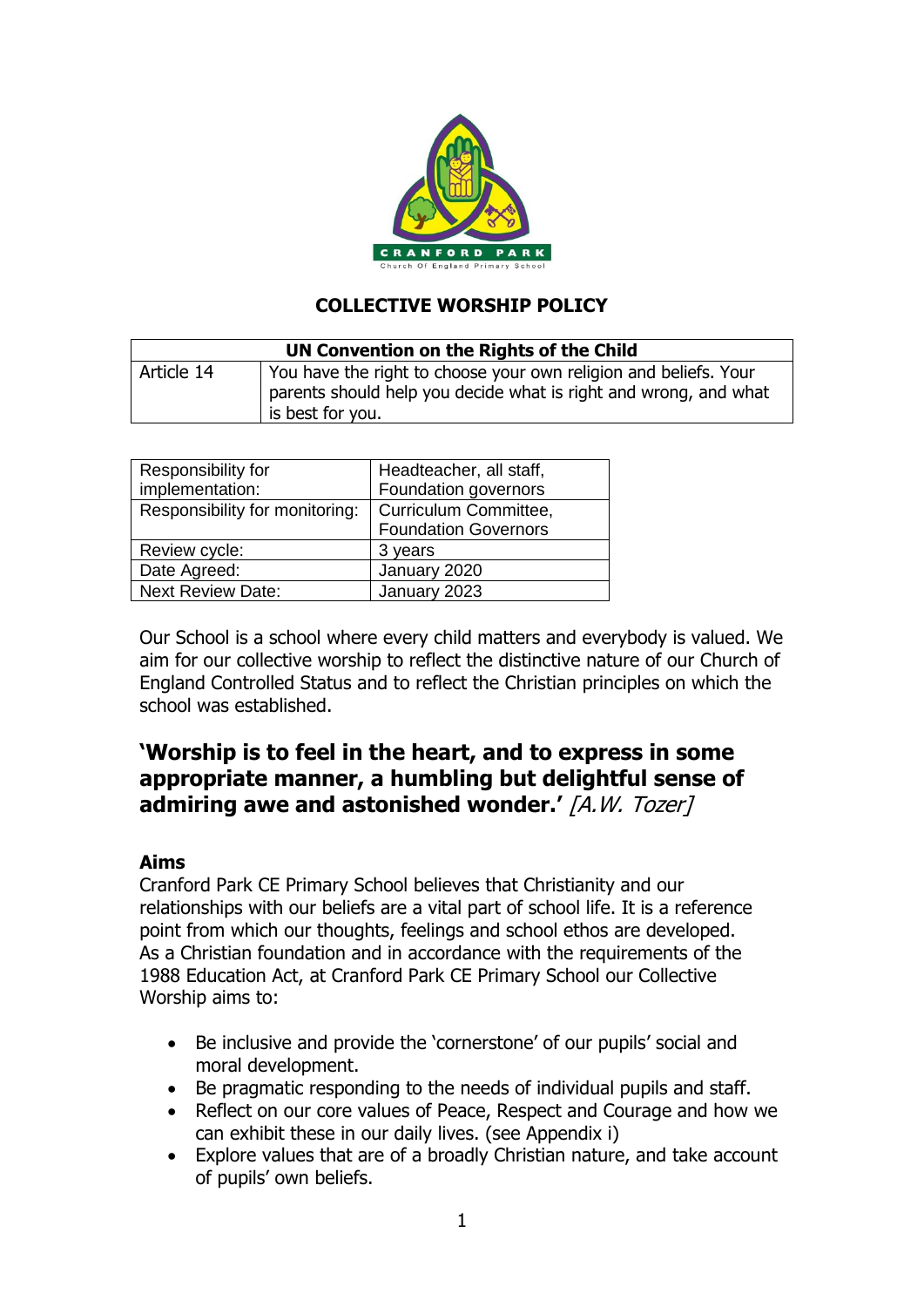- Develop a community spirit, a common ethos and shared values.
- Consider spiritual and moral issues.
- Provide opportunities for pupils to pray for their families, the school, local community, wider community of Great Britain and the world.
- Explore and share the truths of the Christian foundation.
- Lead the children into an awareness of God in their daily lives.
- Enable children to explore their own beliefs.
- Encourage children's participation and response, giving time for reflection.
- Provide a focus for the school community each day.

## **Legal Requirements**

We acknowledge the legal requirement that there must be a daily act of worship for all pupils. This can take place at any time during the school day and can be either a single act of worship for all pupils, or separate acts of worship in school groups.

The act of worship is not designated curriculum time under regulations and will not be subsumed under any part of the curriculum, including religious education.

In this school, responsibility for ensuring that appropriate Collective Worship takes place rests with the Governing Body after consultation with the Headteacher.

#### **Withdrawal Rights**

Parents have the right to withdraw their children from RE lessons or from the Act of Collective Worship. This must be put in writing to the Headteacher.

## **The Place of Collective Worship in the Life of our School**

We endorse the belief that Collective Worship takes into account the religious and educational needs of all who share in it:

- Those who form part of the worshipping community in church
- Those for whom school may be their first and only experience of worship
- Those from other Christian traditions or none
- Those from other faith backgrounds.

It will be a time when all can contribute and from which all can gain.

#### **Organisation of Collective Worship**

At Cranford Park CE Primary School we hold a daily act of collective worship. This forms part of the school day.

**Monday :** Whole School Worship sometimes led by a member of St Peter's Church or another visiting speaker.

**Tuesday:** Whole School Worship

**Wednesday**: Singing

**Thursday**: Key Stage Worship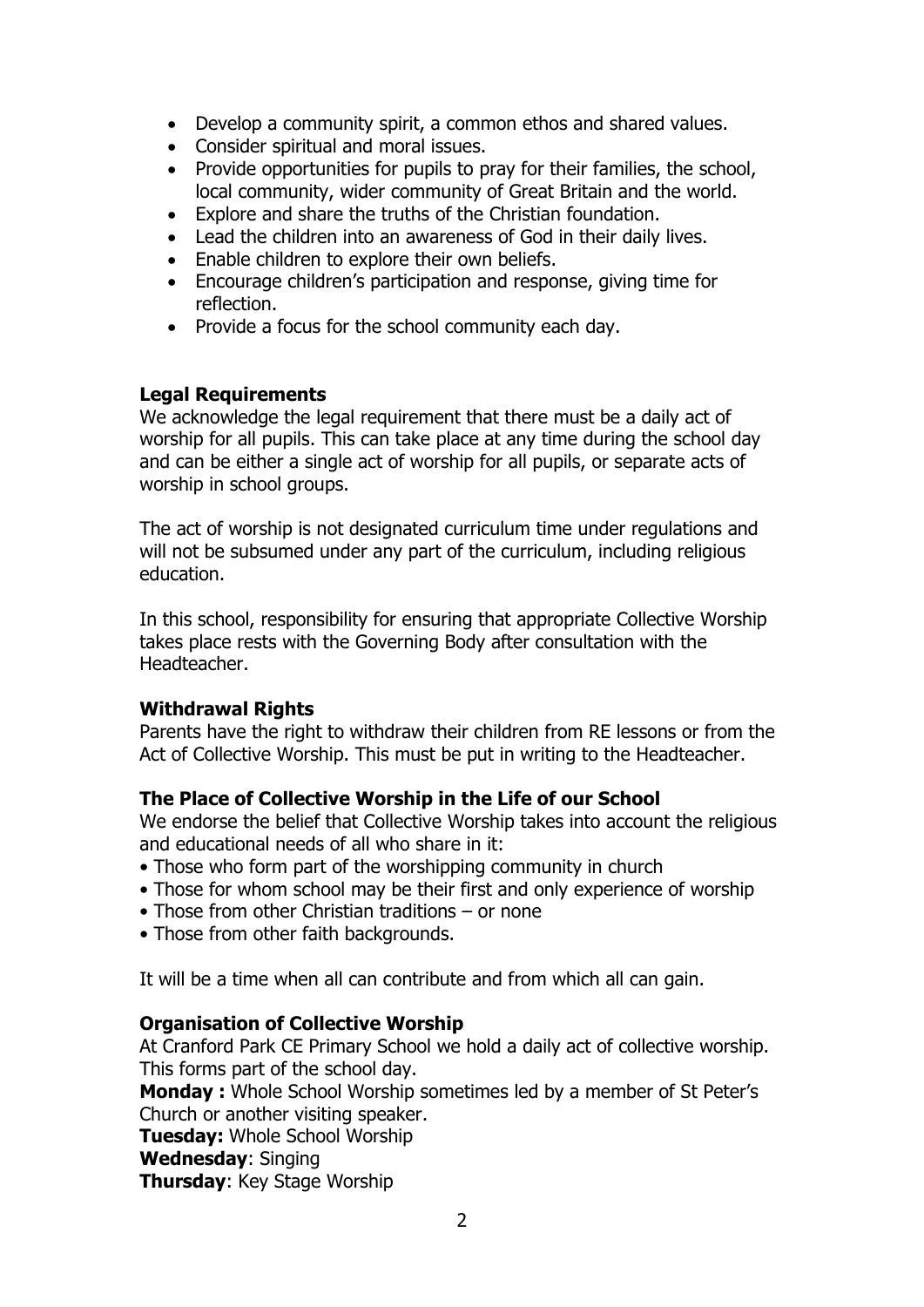## **Friday:** Celebration

Theme are established on a fortnightly basis. Children are offered the opportunity to worship through the use of prayer, drama, art, stories, hymns and songs, poetry, reflection and discussion. Symbolism and imagery are used to allow all children to participate and contribute to the Worship.

We take the themes of our collective worship from the tradition of Christian faith and observe festivals and marked events on the Christian calendar. Our collective worship planning is detailed and there are many resources in place. Parents and carers are invited to attend class acts of Worship. Parent helpers in school are invited to attend whole school acts of worship and we encourage their attendance as this promotes community spirit and shows a link between school and home. Governors' attendance is always welcome.

Collective Worship will be used to:

- Celebrate special occasions together, in particular the major events of the Christian Year.
- Mark occasions of grief, crisis and joy.
- Develop awareness that we all have choices of belief/ attitude/behaviour/relationships.
- Contribute to our spiritual, moral, social and cultural development at Cranford Park.
- Reinforce our core values of Peace, Courage and Respect

#### **To create an atmosphere for Worship**

- Children are expected to enter and leave quietly
- Music is played at the start and end of the worship from a variety of sources. This may reflect the theme of the worship or the age of the children.
- A prayer will be said within Worship.
- A candle will be brought in by each class to represent them
- A collective worship display, relevant to the term's themes, will be on display in the shared area.

## **Monitoring and Evaluation**

At least once a year, the school's provision of worship will be evaluated by Senior Management and members of the Governing Body to consider whether it meets the needs of all pupils and whether pupils are making progress in acquiring skills and abilities in organising and leading worship.

The Governing Body believes that fairness and consistency of judgement is essential to the operation of the school. All members of the school have equality of opportunity to achieve their full potential and will not be discriminated against because of age, disability, gender, sexual orientation, nationality, race, or religion. The Governing Body believes that the school always has to be aware of the potential for unconscious discrimination, to avoid assumptions about individual members of the school based on stereotypes and to use the teaching and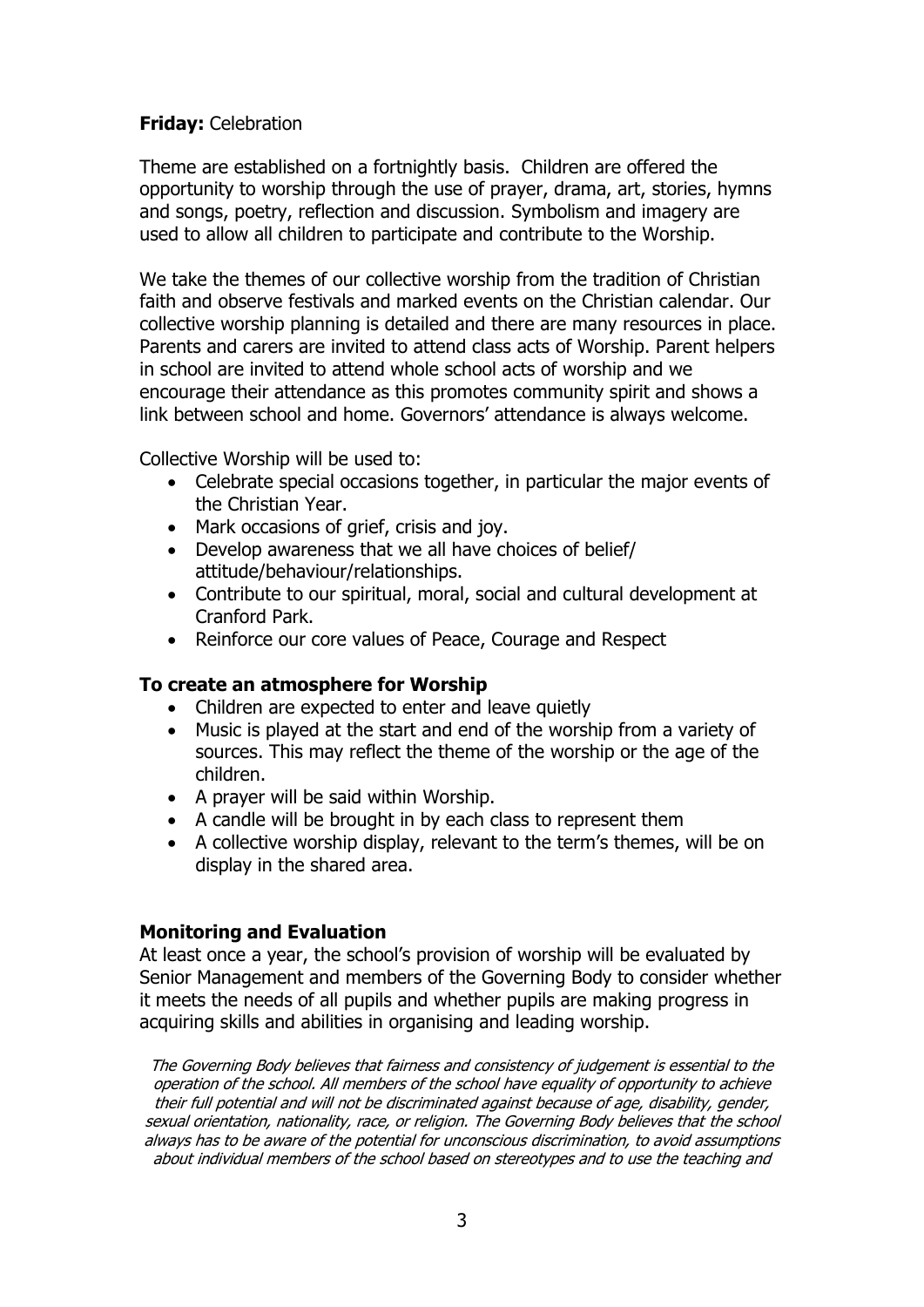learning arrangements actively to encourage everyone to achieve their full potential. All our policies are consistent with our duty of care to protect our pupils and to provide a learning environment that is safe and healthy. In all our dealings, we respect the strict code of confidentiality that underpins our school ethos.